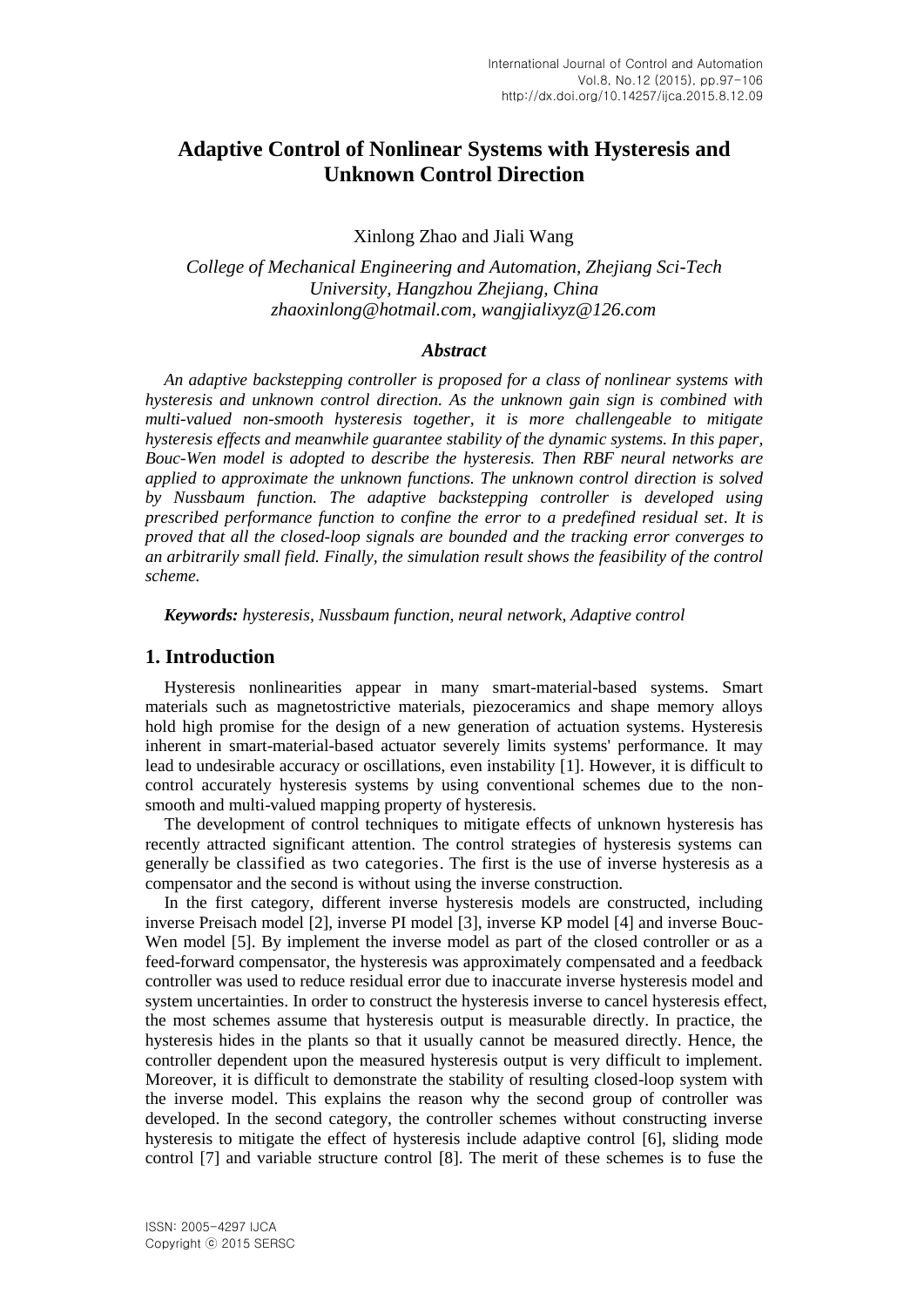hysteresis models with the available control techniques directly. Moreover, the system stability is guaranteed without necessarily constructing inverse hysteresis.

As hysteresis is combined with unknown control direction, it is more challengeable to mitigate hysteresis effects and meanwhile guarantee stability of the dynamic systems. In this paper, we focus the discussion on control of nonlinear systems with hysteresis and unknown control directions. Nussbaum function is employed to deal with the unknown direction gains. By utilizing Bouc-Wen model to describe hysteresis, an adaptive backstepping controller combined with error transformation is proposed for the nonlinear hysteresis system together with unknown control direction.

### **2. System Description**

Consider a class of nonlinear systems with hysteresis and unknown control direction:

$$
\begin{cases}\n\dot{x}_1 = f_1(\overline{x}_1) + g_1(\overline{x}_1) x_2 \\
\vdots \\
\dot{x}_n = f_n(\overline{x}_n) + g_n(\overline{x}_n) v \\
y = x_1 \\
v = H(u)\n\end{cases}
$$
\n(1)

where  $\bar{x}_i = [x_1, \dots, x_i]^T$  is the state,  $2 \le i \le n$ , *u* is the control input, *y* is the system output, *v* is the hysteresis output and *H* is the hysteretic operator,  $f_i(\bar{x}_i)$ ,  $g_i(\bar{x}_i)$  are the unknown functions.

Bouc-Wen model is taken to describe hysteresis and can be expressed as:

$$
v = H(u) = d_{p}u - h \tag{2}
$$

$$
h = A_{bw}u - \beta |u|h|h|^{n-1} - \gamma u |h|^n \tag{3}
$$

where parameter  $d_p$  is the piezoelectric coefficient, u is the input, v is the hysteresis output, *h* is the state variable,  $A_{bw}$  controls the restoring force amplitude,  $\beta$  and  $\gamma$  control the shape of the hysteresis loop.

The following result can be found from in[9]:

$$
\left| h(t) \right| \le \sqrt[n]{\frac{A_{bw}}{\beta + \gamma}} = h_M \tag{4}
$$

where  $A_{bw} > 0$ ,  $\beta + \gamma > 0$  and  $\beta - \gamma \ge 0$ .

The control objective is to design a control input  $u$  such that:

P1. The output y tracks the desired output  $y_d(t)$ .

P2. The tracking error  $e(t) = y(t) - y_d(t)$  of both transient and steady-state performance should be limited to prescribed field.

Assumption 1) the desired output  $y_d(t)$  and its derivative are both known bounded function of time.

#### **3. Controller Design**

Consider the nonlinear system described by (1),we make the following assumptions: Assumption 2) There exists a compact region  $\Omega_x \in R^n$  such that  $\overline{x}_n \in \Omega_x$ .

Assumption 3) The signs of  $g_i(\overline{x_i})$ ,  $i = 1, \dots, n$  are unknown to be either strictly positive or strictly negative, and there exist positive constants  $s_i^*$  and smooth functions  $g_i(\overline{x_i})$  such that  $0 < g_i^* \leq |g_i(\overline{x_i})| \leq \overline{g_i(\overline{x_i})}$ .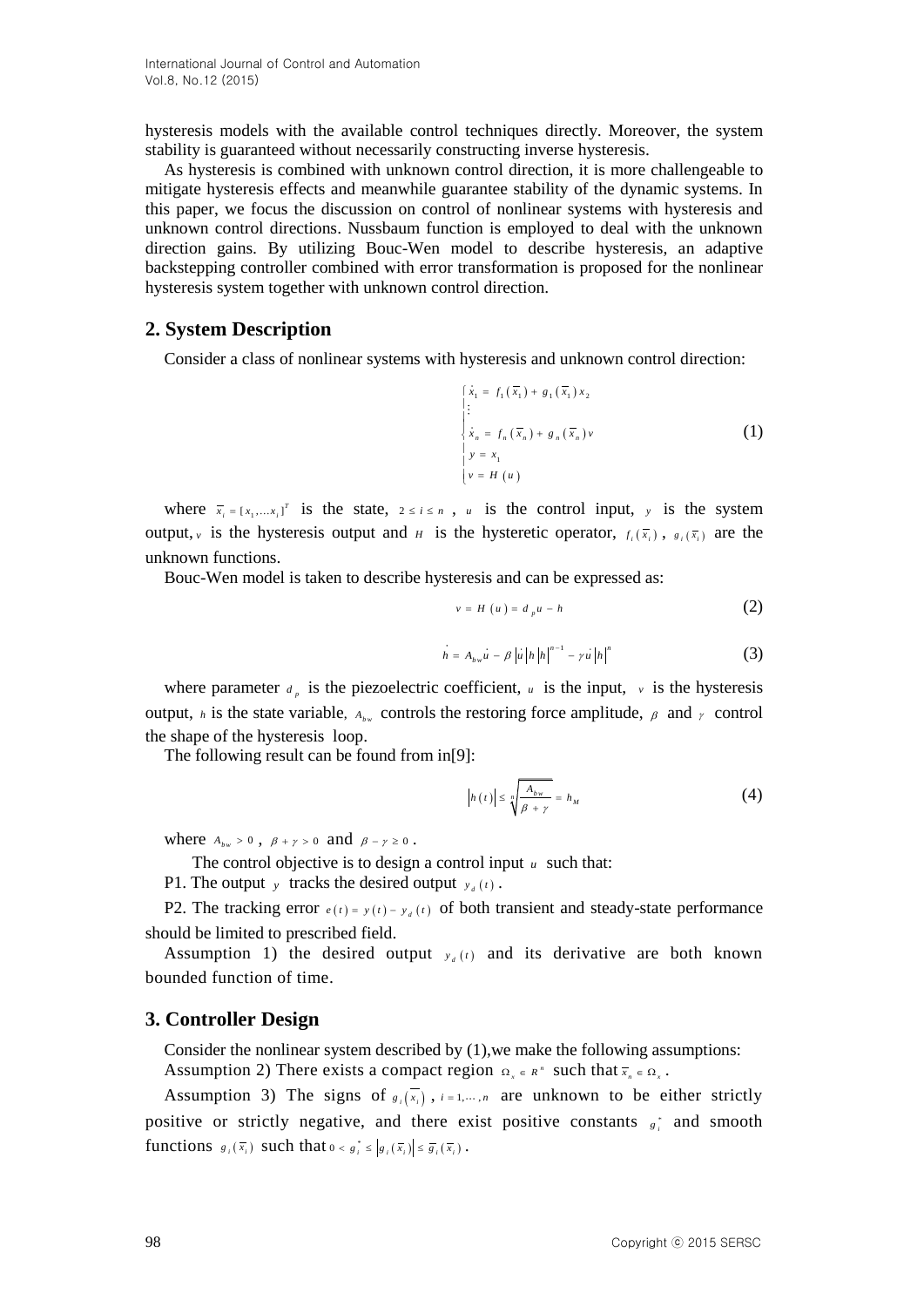#### **3.1. Nussbaum Function**

In order to solve the unknown control direction, in this paper we adopt Nussbaum function  $N(k) = k^2 \cos(k)$ .

Lemma 1) Let  $v(\cdot)$ ,  $k(\cdot)$  be smooth functions defined on  $\left[0, t_f\right)$  with  $v(t) \geq 0$ ,  $\forall t \in \left[0, t_f\right)$ , and  $N(\cdot)$  be an even smooth Nussbaum function. If the following inequality holds:

$$
V(t) \leq \int_0^t \left[ N\left(k\left(\tau\right)\right) + 1 \right] k\left(\tau\right) d\tau + c_0, \forall t \in \left[0, t_f\right) \tag{5}
$$

where  $c_1 > 0$ ,  $c_0$  is a suitable constant, then  $\int_0^t [N(k(\tau)) + 1]k(\tau) d\tau$ ,  $V(t)$  and  $k(t)$  must be bounded on  $[0, t)$ .

### **3.2. Error Transformation**

For the sake of translating the prescribed performance characteristics into tracking error constraint, firstly the performance function  $\rho(t)$  is introduced[10].

Definition 1) if  $\rho(t)$  is positive, decreasing and  $\lim_{t \to \infty} \rho(t) = \rho_{\infty} > 0$ , a smooth function  $\rho(t)$  is called a performance function.

To guarantee P2, the tracking error must satisfy the following condition:

$$
-\delta\rho(t) < e(t) < \rho(t), e(0) > 0 \tag{6}
$$

or

$$
-\rho(t) < e(t) < \delta\rho(t), e(0) < 0 \tag{7}
$$

for all  $t \ge 0$ , where  $0 \le \delta \le 1$ . In this paper we choose  $\rho(t) = (\rho_0 - \rho_\infty)e^{-kt} + \rho_\infty$ , where i controls the decreasing rate of  $\rho(t)$ , The constant  $\rho_0 = \rho(0)$  expresses the maximum expected initial error. The constant  $\rho_*$  represents the maximum allowable size of the tracking error at the steady state.

To satisfy P1 and P2, we incorporate an error transformation, more specifically, we define:

$$
e(t) = \rho(t)S(z_1)
$$
 (8)

where  $z_1$  is the transformed error and  $s(\cdot)$  is a smooth, strictly increasing and invertible function with the following properties:

$$
\begin{cases}\n-\delta < S\left(z_1\right) < 1, e\left(0\right) > 0 \\
-1 < S\left(z_1\right) < \delta, e\left(0\right) < 0\n\end{cases}\n\tag{9}
$$

and

$$
\lim_{\substack{z_1 \to -\infty \\ z_1 \to +\infty}} S(z_1) = -\delta
$$
\n
$$
\lim_{z_1 \to +\infty} S(z_1) = 1
$$
\n(10)

$$
\lim_{\substack{z_1 \to -\infty \\ z_1 \to +\infty}} S(z_1) = -1
$$
\n
$$
\lim_{z_1 \to +\infty} S(z_1) = \delta
$$
\n(11)

Due to the properties of  $s(z_1)$ ,  $\rho(t) \ge \rho_{\infty} > 0$ , the inverse transformation of (8):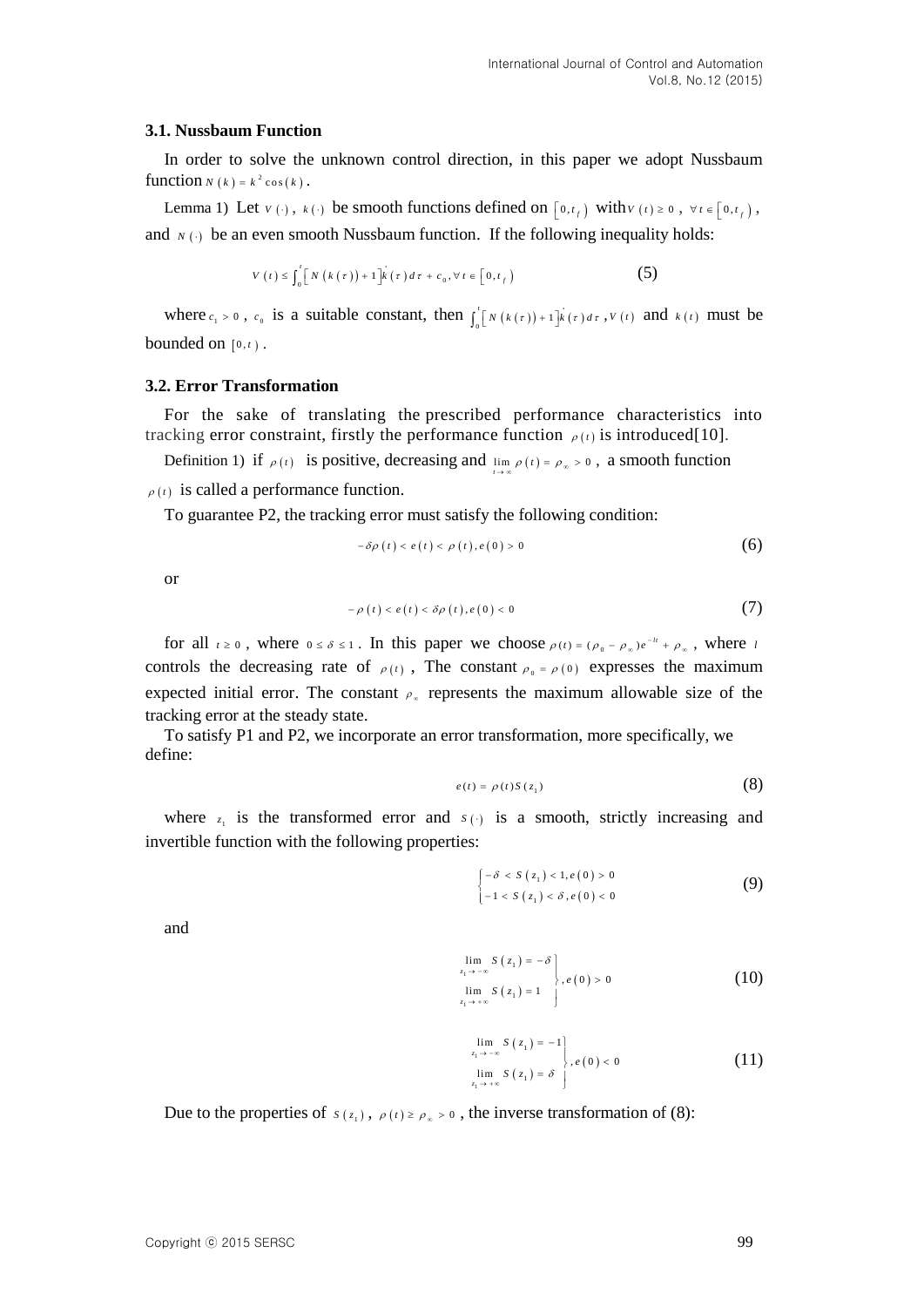International Journal of Control and Automation Vol.8, No.12 (2015)

$$
z_1 = S^{-1} \left( \frac{e(t)}{\rho(t)} \right) \tag{12}
$$

Differentiating (12) with respect to time, we obtain:

$$
\dot{z}_1 = \eta \left( -\nu + f_1 \left( \overline{x}_1 \right) + g_1 \left( \overline{x}_1 \right) x_2 \right) \tag{13}
$$

where 
$$
\eta = \frac{\partial S^{-1}}{\partial \left(\frac{e(t)}{\rho(t)}\right)} \frac{1}{\rho(t)}, \quad v = \dot{y}_d + \frac{e(t)\rho(t)}{\rho(t)}, \quad \eta > 0.
$$

Therefore the transformed system dynamics can be described as:

$$
\begin{cases} \n\dot{z}_1 = \eta \left( -\nu + f_1(\overline{x}_1) + g_1(\overline{x}_1) x_2 \right) \\ \n\dot{x}_2 = f_2(\overline{x}_2) + g_2(\overline{x}_2) x_3 \\ \n\vdots \\ \n\dot{x}_n = f_n(\overline{x}_n) + g_n(\overline{x}_n) v \n\end{cases} \n\tag{14}
$$

Remark 1) the transient and steady state tracking error behavioral bounds are given via performance function  $\rho(t)$ . System (1) is invariant under the error transformation (8).

#### **3.3. Adaptive Neural Network Control**

The following change of coordinates is defined as:

12)  
\nDifferentiating (12) with respect to time, we obtain:  
\n
$$
i_x = \pi(-b + f_1(\bar{x}_1) + g_1(\bar{x}_1) + g_2(\bar{x}_2))
$$
 (13)  
\nwhere  $\pi = \frac{\delta S^{-1}}{\delta\left(\frac{x(t)}{\rho(t)}\right)} \frac{1}{\rho(t)}, v = \frac{1}{2}\epsilon + \frac{x(t)\delta(t)}{\rho(t)}, \eta > 0$ .  
\nTherefore the transformed system dynamics can be described as:  
\n
$$
\begin{cases}\n\frac{1}{2} \pi f_1(\bar{x}_1) + g_1(\bar{x}_2) + g_2(\bar{x}_3) + g_1(\bar{x}_4) + g_2(\bar{x}_5) + g_3(\bar{x}_6) + g_4(\bar{x}_7) + g_4(\bar{x}_8) + g_5(\bar{x}_8) + g_6(\bar{x}_9) + g_7(\bar{x}_9) + g_7(\bar{x}_9) + g_7(\bar{x}_9) + g_8(\bar{x}_9) + g_8(\bar{x}_9) + g_9(\bar{x}_9) + g_9(\bar{x}_9) + g_9(\bar{x}_9) + g_9(\bar{x}_9) + g_9(\bar{x}_9) + g_9(\bar{x}_9) + g_9(\bar{x}_9) + g_9(\bar{x}_9) + g_9(\bar{x}_9) + g_9(\bar{x}_9) + g_9(\bar{x}_9) + g_9(\bar{x}_9) + g_9(\bar{x}_9) + g_9(\bar{x}_9) + g_9(\bar{x}_9) + g_9(\bar{x}_9) + g_9(\bar{x}_9) + g_9(\bar{x}_9) + g_9(\bar{x}_9) + g_9(\bar{x}_9) + g_9(\bar{x}_9) + g_9(\bar{x}_9) + g_9(\bar{x}_9) + g_9(\bar{x}_9) + g_9(\bar{x}_9) + g_9(\bar{x}_9) + g_9(\bar{x}_9) + g_9(\bar{x}_9) + g_9(\bar{x}_9) + g_9(\bar{x}_9) + g_9(\bar{x}_9) + g_9(\bar{x}_9) + g_9(\bar{x}_9) + g_9(\bar{x}_9) + g_9(\bar{x}_9) + g_9(\bar{x}_9) + g_9(\bar{x}_9) + g_9(\bar{x}_9) + g_9(\bar{x}_9) + g_9(\bar{x}_9) + g_9(\bar{x}_9) + g_9(\bar{x}_9) + g_9(\bar{x}_9) + g_9(\bar{x
$$

Where  $\alpha_i$ , *i* = 1,... *n* are virtual controls.

The controller design includes *n* steps and the design process is as follows: Step 1: Expected virtual control  $\alpha_1$  is chosen by (12) and (13):

$$
\alpha_1 = \frac{N(k_1)\zeta_1}{\overline{s}_1(\overline{x}_1)}\tag{16}
$$

$$
\zeta_1 = \frac{c_1}{2\eta} z_1 - \nu + \hat{f}_1 + b_1 z_1 \eta \left( 1 + \frac{z_1}{g_1} \right) \tag{17}
$$

$$
k_1 = z_1 \eta \zeta_1 \tag{18}
$$

$$
\hat{\theta}_{f_1} = z_1 \eta \varphi_{f_1}(x_1) - \delta \hat{\theta}_{f_1}
$$
\n(19)

where  $c_1$  and  $\delta$  are both positive constants.

RBF neural network is used to approximate the unknown function  $f_1(x_1)$ .  $\hat{f}_1$  is the estimated value of  $f_1(x_1)$ :

$$
f_1(x_1) = \theta_{f_1}^{*T} \phi_{f_1}(x_1) + \Delta_1(x_1)
$$
 (20)

where  $\Delta_1(x_1)$  is the reconstruction error,  $|\Delta_1(x_1)| < \Delta_{1m}$ ,  $\theta_{f_1}^*$  is the ideal weight vector and  $\hat{\theta}_{f_1}$  is the estimated value.

We choose a positive Lyapunov function as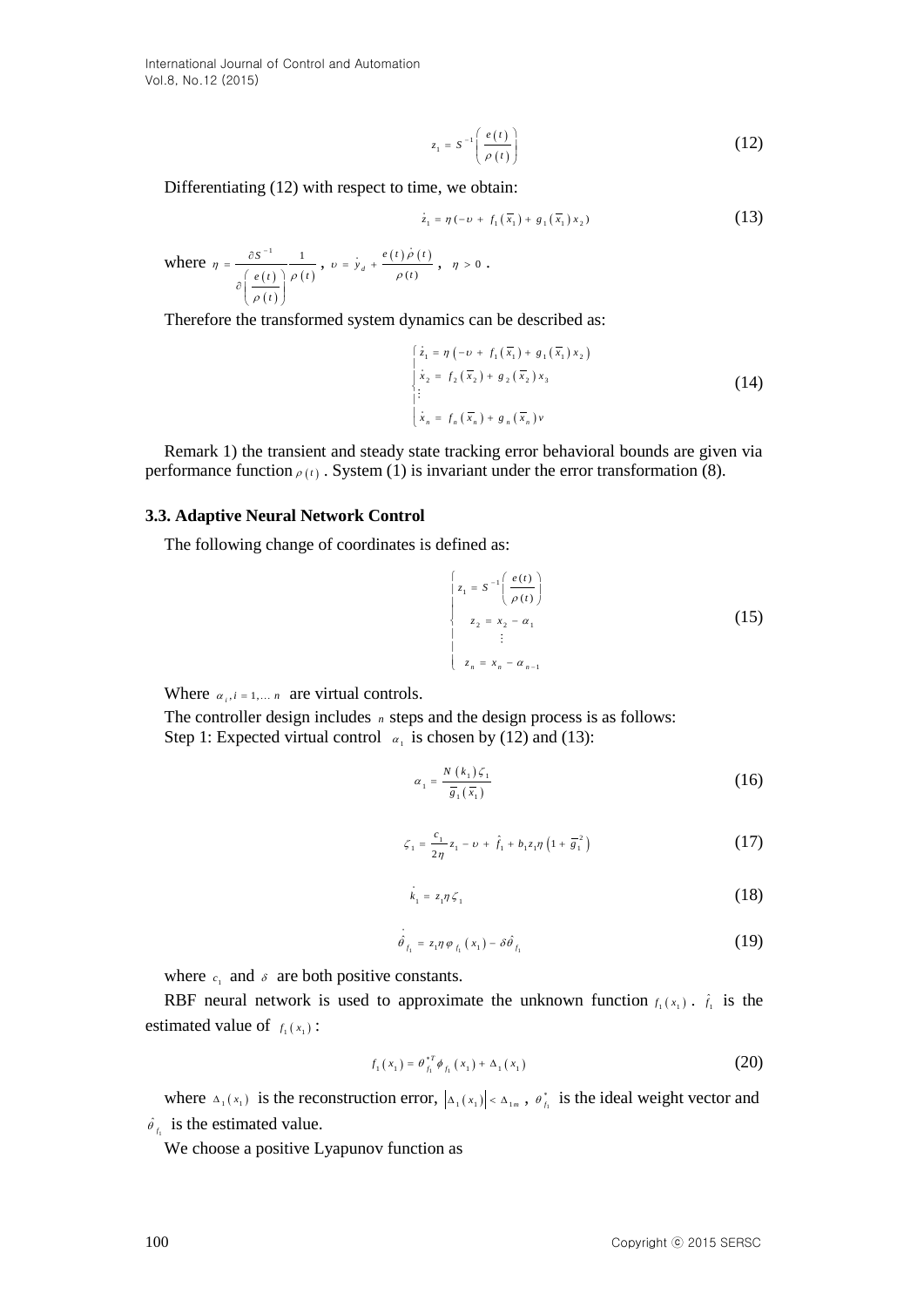International Journal of Control and Automation Vol.8, No.12 (2015)

$$
V_1 = \frac{1}{2}z_1^2 + \frac{1}{2}\tilde{\theta}_{f_1}^T \tilde{\theta}_{f_1}
$$
 (21)

where  $\hat{\theta}_{f_1} = \hat{\theta}_{f_1} - \theta_{f_1}^*$  is the estimation error. The derivative of  $v_1$  yields:

$$
V_1 = z_1 z_1 + \tilde{\theta}_{f_1}^T \dot{\theta}_{f_1}
$$
  
=  $z_1 \eta \left( -v + f_1 + g_1 x_2 \right) + \tilde{\theta}_{f_1}^T \dot{\theta}_{f_1}$   
 $\leq |z_1| \eta \left( -v + f_1 + g_1 z_2 + N (k_1) \zeta_1 \right) + \tilde{\theta}_{f_1}^T \dot{\theta}_{f_1}$  (22)

Substituting (16)-(20) into (22), we can obtain that

$$
v_1 \le \eta g_1 | z_1 | z_2 + [N(k_1) + 1]k_1 - \left[\frac{c_1}{2} + b_1 z_1^2 \eta^2 (1 + \overline{g}_1^2)\right] z_1^2 - \delta \tilde{\theta}_{f_1}^T \hat{\theta}_{f_1} + | z_1 | \eta \Delta_1
$$
 (23)

 $\int \int \int_{f_1}^{\delta} \hat{\theta} \, d\hat{\theta} \, d\hat{\theta} \, d\hat{\theta} = \frac{\delta}{2} \left\| \hat{\theta} \right\|_{f_1}^{\delta} \left\| \hat{\theta} \right\|_{f_1}^{\delta}$  $-\delta \tilde{\theta}_{f_1}^T \hat{\theta}_{f_1} \leq \frac{\delta}{2} \left\| \theta_{f_1}^* \right\|^2 - \frac{\delta}{2} \left\| \tilde{\theta}_{f_1} \right\|^2$ ,  $-\frac{1}{4} \eta^2 z_1^2 + \left| z_1 \right| \eta \Delta_{1m} \leq \Delta_1^2$  $-\frac{1}{4}\eta^2 z_1^2 + |z_1|\eta \Delta_{1m} \leq \Delta_{1m}^2$ , (23) can be written as:

$$
V_{1} \leq -\left[\frac{c_{1}}{2} + b_{1}\eta^{2}\left(1 + \frac{1}{8}\right)\right] - \frac{\eta}{4}\right]z_{1}^{2} + \eta g_{1} |z_{1}| z_{2} + \left[N(k_{1}) + 1\right]k_{1} + \frac{\delta}{2}\left\|\theta_{f_{1}}^{*}\right\|^{2} - \frac{\delta}{2}\left\|\tilde{\theta}_{f_{1}}\right\|^{2} + \Delta_{1m}^{2}
$$
\n
$$
= -\left[\frac{c_{1}}{2} + b_{1}\eta^{2}\left(1 + \frac{1}{8}\right)\right] - \frac{\eta}{4}\right]z_{1}^{2} - \frac{\delta}{2}\left\|\tilde{\theta}_{f_{1}}\right\|^{2} + \left[N(k_{1}) + 1\right]k_{1} + q_{1} + \eta g_{1} |z_{1}| z_{2}
$$
\n(24)

where  $q_1 = \frac{\delta}{2} \left| \theta_{f_1}^* \right|$  $q_1 = \frac{\delta}{2} ||\theta_{f_1}^*||^2 + \Delta_{1m}^2$ .

We should further transform (24) in the next step owing to remove the item 
$$
\eta g_1 | z_1 | z_2
$$
:  
\n
$$
v_1 \le -\left[\frac{c_1}{2} + b_1 \eta^2 \left(1 + \frac{c_1}{2}\right) - \frac{\eta + \eta^2}{4}\right] z_1^2 - \frac{\delta}{2} \left\|\tilde{\theta}_f\right\|^2 + \left[\frac{N(k_1) + 1}{2}k_1 + q_1 + \frac{\delta^2}{2} z_2^2 - \left(\frac{\eta z_1}{2} - g_1 z_2\right)^2\right]
$$
\n
$$
\le -\lambda_1 V_1 + \left[\frac{N(k_1) + 1}{2}k_1 + q_1 + \frac{\delta^2}{2} z_2^2\right]
$$
\n(25)

where  $\lambda_1 = \min \left\{ 2 \frac{c_1}{2} + b_1 \eta^2 \left( 1 + \overline{g}_1^2 \right) \right\}$  $\lambda_1 = m \ln \left\{ 2 \left[ \frac{c_1}{2} + b_1 \eta^2 \left( 1 + \overline{s}_1^2 \right) - \frac{\eta + \eta^2}{4} \right], \delta \right\}.$  $\left\{ 2 \left[ \frac{c_1}{2} + b_1 \eta^2 \left( 1 + \overline{g}_1^2 \right) - \frac{\eta + \eta}{4} \right], \delta \right\}.$ 

Multiplying (25) by  $e^{\lambda_1 t}$ , we have

$$
\frac{d}{dt}\left(V_1e^{\lambda_1 t}\right) \le q_1e^{\lambda_1 t} + \left[N\left(k_n\right) + 1\right]k_n e^{\lambda_1 t} + g_1^2 z_2^2 e^{\lambda_1 t} \tag{26}
$$

Then integrating (26), it becomes<br>  $V(t) \le \frac{q_1}{t} + \left[ V(0) - \frac{q_1}{t} \right] e^{-\lambda_1 t} +$ 

grating (26), it becomes  
\n
$$
V_{1}(t) \leq \frac{q_{1}}{\lambda_{1}} + \left[ V_{1}(0) - \frac{q_{1}}{\lambda_{1}} \right] e^{-\lambda_{1}t} + e^{-\lambda_{1}t} \int_{0}^{t} \left[ N(k_{1}) + 1 \right] k_{1} e^{\lambda_{1}t} dt + e^{-\lambda_{1}t} \int_{0}^{t} g_{1}^{2} z_{2}^{2} e^{\lambda_{1}t} dt
$$
\n
$$
\leq \frac{q_{1}}{\lambda_{1}} + e^{-\lambda_{1}t} \int_{0}^{t} \left[ N(k_{1}) + 1 \right] k_{1} e^{\lambda_{1}t} dt + e^{-\lambda_{1}t} \int_{0}^{t} g_{1}^{2} z_{2}^{2} e^{\lambda_{1}t} dt
$$
\n(27)

If  $z_2$  can be regulated as bounded,  $z_1$  can also be regulated as bounded from Lamma 1).

Step  $i(2 \le i \le n-1)$ : The time derivative of  $z_i$ 

$$
z_i = f_i + g_i x_{i+1} - \alpha_{i-1}
$$
 (28)

Similarly RBFNN is used to approximate the unknown function  $f_i$ :

$$
f_i(x_i) = \theta_{f_i}^{*T} \phi_{f_i}(x_i) + \Delta_i(x_i)
$$
 (29)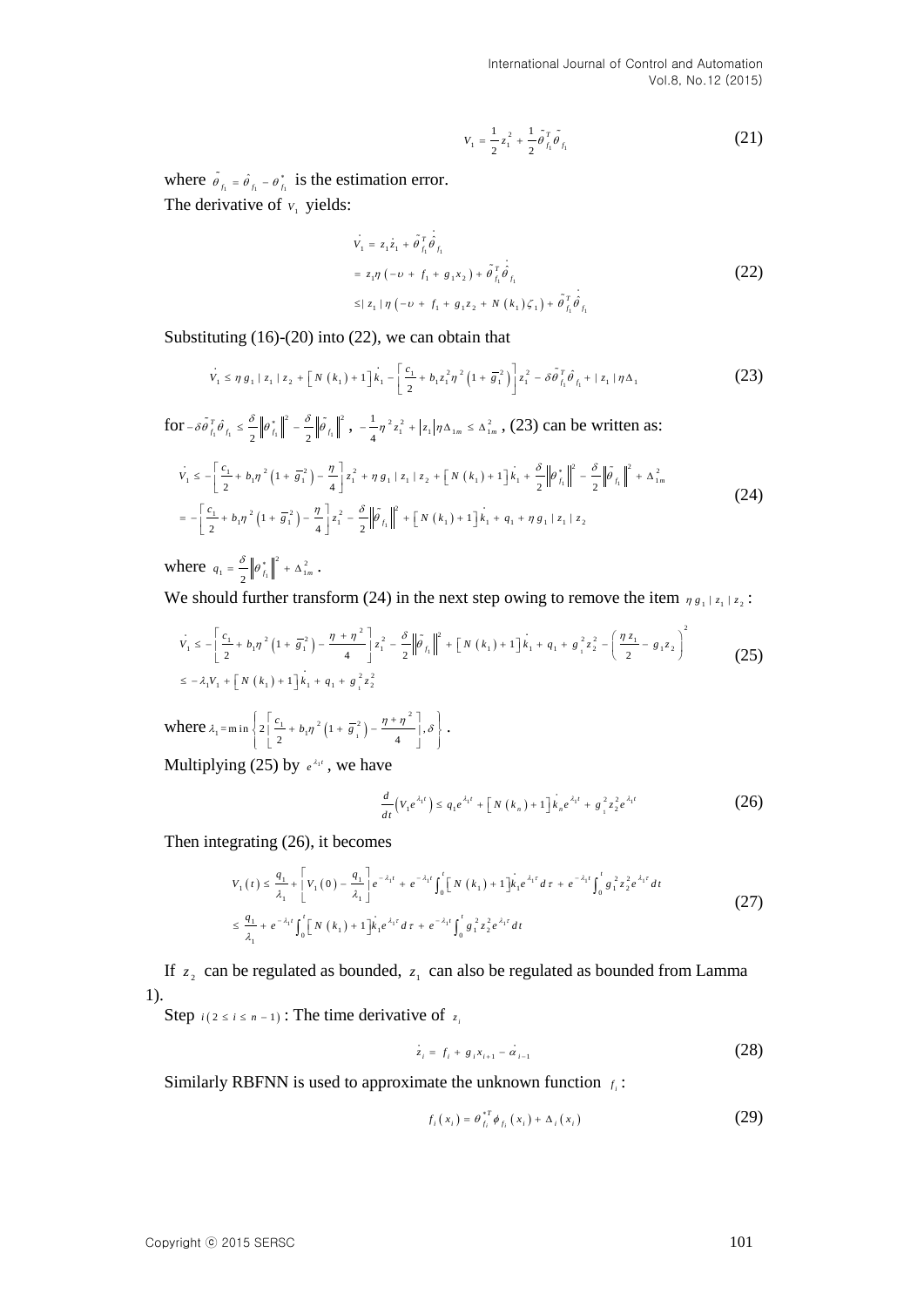where  $\Delta_i(x_i)$  is the reconstruction error,  $|\Delta_i(x_i)| < \Delta_{im}$ ,  $\theta_{f_i}^*$  is the ideal weight vector,  $\hat{\theta}_{f_i}$ is the estimated value.

Set the control function and adaptive laws as follows:

$$
\alpha_i = \frac{N(k_i)\zeta_i}{\overline{\overline{s}}_i(\overline{x}_i)}\tag{30}
$$

$$
\zeta_i = \frac{c_i}{2} z_i + \hat{f}_i - \dot{\alpha}_{i-1} + b_i z_i \left( 1 + \overline{g}_i^2 \right)
$$
 (31)

$$
\dot{k}_i = z_i \zeta_i \tag{32}
$$

$$
\hat{\theta}_{f_i} = z_i \phi_{f_i}(x_i) - \delta \hat{\theta}_{f_i}
$$
\n(33)

Then, Lyapunov function can be selected as:

$$
V_{i} = \frac{1}{2}z_{i}^{2} + \frac{1}{2}\tilde{\theta}_{f_{i}}^{T}\tilde{\theta}_{f_{i}}
$$
 (34)

Applying the similar method as step 1, we obtain:

$$
V_{i} \le -\lambda_{i} V_{i} + \left[ N(k_{i}) + 1 \right] k_{i} + q_{i} + g_{i}^{2} z_{i+1}^{2}
$$
 (35)

If  $z_{i+1}$  is bounded, we can conclude that  $v_i$ ,  $k_i(t)$  are both bounded by Lamma 1). Thus  $z_i$ ,  $\hat{\theta}_{f_i}$  are also bounded from (34).

Step  $n:$  Considering the  $n$ -th subsystem

$$
\begin{cases}\n z_n = f_n + g_n v - \alpha_{n-1} \\
 v = d_p u - h \\
 h = A_{bw} u - \beta |u| h |h|^{n-1} - \gamma u |h|^{n}\n\end{cases}
$$
\n(36)

The final control law is designed:

$$
\alpha_n = u = \frac{N(k_n)\zeta_n}{d_p \overline{g}_n(\overline{x}_n)}
$$
(37)

$$
\zeta_n = \frac{c_n}{2} z_n + \hat{f}_n + sgn(z_n) \hat{D} - \alpha_{n-1} + b_n z_n \left( 1 + \overline{g}_n^2 \right)
$$
 (38)

$$
k_n = z_n \zeta_n \tag{39}
$$

$$
\hat{\theta}_{f_n} = z_n \phi_{f_n} (x_n) - \delta \hat{\theta}_{f_n}
$$
\n(40)

$$
\hat{D} = d \left| z_n \right| \tag{41}
$$

where  $D = \overline{g}_n h_M$ ,  $\hat{D}$  is the estimate value of  $D$ ,  $c_n$  and  $b_n$  are positive constant.

$$
f_{n}(x_{n}) = \theta_{f_{n}}^{*T} \varphi_{f_{n}}(x_{n}) + \Delta_{n}(x_{n})
$$
\n(42)

where  $|_{\Delta_n}(x_n)| < \Delta_{nm}$ ,  $\theta_{f_n}^*$  is the ideal weight vector and  $\hat{\theta}_{f_n}$  is the estimated value.

Theorem 1) For the system  $(1)$  and Bouc-Wen model  $(2)$ , $(3)$ , the adaptive control laws (37)-(41)guarantee that all signals in the closed-loop system remain bounded and the tracking error converges to arbitrarily small area by (12) under Assumptions 1-3.

Proof: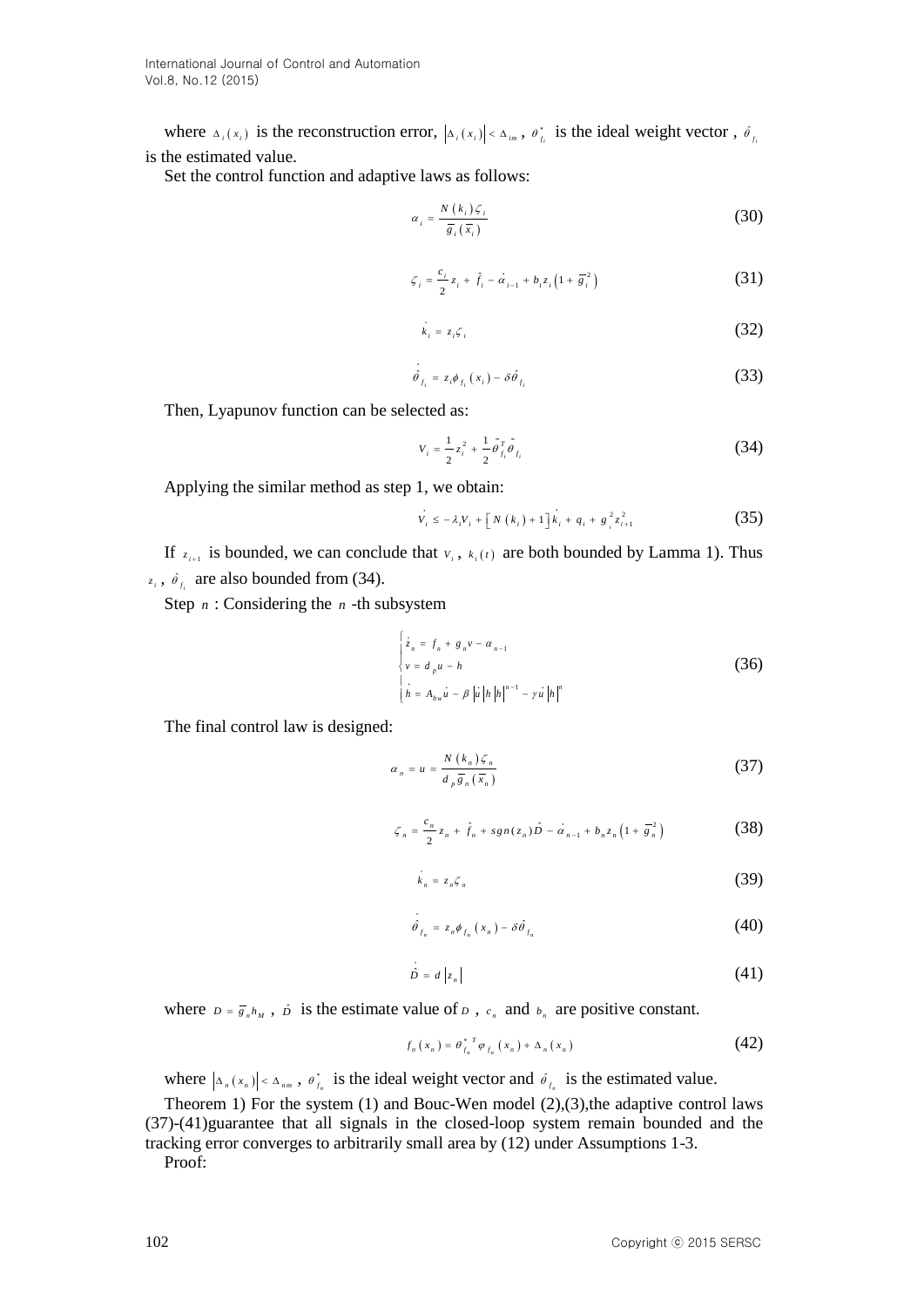Set the Lyapunov function

$$
V_n = \frac{1}{2} z_n^2 + \frac{1}{2} \tilde{\theta}_{f_n}^T \tilde{\theta}_{f_n} + \frac{1}{2d} \tilde{D}^T \tilde{D}
$$
 (43)

where  $\hat{\theta}_{f_n} = \hat{\theta}_{f_n} - \theta_{f_n}^*$ ,  $\tilde{D} = \hat{D} - D$ . Then

$$
\dot{V}_n = z_n z_n + \tilde{\theta}_{f_n}^T \hat{\theta}_{f_n} + \frac{1}{d} \tilde{D}^T \hat{D} = z_n \Big[ f_n + g_n \big( d_p u - h \big) \Big] + \tilde{\theta}_{f_n}^T \hat{\theta}_{f_n} + \frac{1}{d} \tilde{D}^T \hat{D}
$$
(44)

Substituting  $(37)-(41)$  into  $(44)$ , we have

$$
V_n \le -\lambda_n V_n + \left[N(k_n) + 1\right]k_n + q_n + \tilde{D}^T\left(\frac{1}{d}\tilde{D} - \left|z_n\right|\right) = -\lambda_n V_n + \left[N(k_n) + 1\right]k_n + q_n \tag{45}
$$

where  $\lambda_n = \min \left\{ 2 \left[ \frac{c_n}{2} + b_n \left( 1 + \overline{s}_n^2 \right) - \frac{1}{4} \right], \delta \right\}, \quad q_n = \frac{\delta}{2} || \theta_{f_n}^* ||^2 + \Delta_n^2$  $q_{n} = \frac{\delta}{2} \left\| \theta_{f_{n}}^{*} \right\|^{2} + \Delta_{nm}^{2}$ Multiplying (45) by  $e^{\lambda_n t}$ , we obtain

$$
\frac{d}{dt}\left(V_n e^{\lambda_n t}\right) \le q_n e^{\lambda_n t} + \left[N\left(k_n\right) + 1\right]k_n e^{\lambda_n t} \tag{46}
$$

Integrating (46), it becomes

$$
V_{n}(t) \leq \frac{q_{n}}{\lambda_{n}} + \left[ V_{n}(0) - \frac{q_{n}}{\lambda_{n}} \right] e^{-\lambda_{n}t} + e^{-\lambda_{n}t} \int_{0}^{t} \left[ N(k_{n}) + 1 \right] k_{n} e^{\lambda_{n}t} d\tau
$$
  

$$
\leq \frac{q_{n}}{\lambda_{n}} + V_{n}(0) e^{-\lambda_{n}t} + e^{-\lambda_{n}t} \int_{0}^{t} \left[ N(k_{n}) + 1 \right] k_{n} e^{\lambda_{n}t} d\tau
$$
 (47)

With the fact that  $v_n$ ,  $v_n$  are bounded by applying Lamma 1), so  $z_n(t)$  and  $\hat{\theta}_{f_n}$  are both bounded from (41) Via employing  $n-1$  Lamma 1),  $v_i$ ,  $k_i$ ,  $\hat{\theta}_{f_i}$ ,  $z_i$  ( $1 \le i \le n$ ) are all bounded over time  $\left[0, t_f\right)$ . As a consequence, all signals in the closed-loop system are bounded. By utilizing the Barbalat Lamma, we can conclude the tracking error converges to arbitrarily small area.

## **4. Simulation Results**

In this section, a second-order nonlinear system with hysteresis is demonstrated to certify the effectiveness of the proposed adaptive control approach.

$$
\begin{cases}\n\dot{x}_1 = x_2 \\
\dot{x}_2 = -2(x_1^2 - 1)x_2 - x_1 + (2 + \sin(x_1x_2))\nu \\
y = x_1 \\
\nu = H (u) = d_p u - h \\
\dot{h} = A_{bw} u - \beta |u| h - \gamma u |h|\n\end{cases}
$$

where  $d_p = 1.5$ ,  $A_{bw} = 0.12$ ,  $\beta = 0.02$ ,  $\gamma = -0.02$ .

We requested a steady state error of no more than 0.01.The transient and steady state error bounds are prescribed through the performance function  $\rho(t) = (0.2 - 0.01)e^{-2.5t} + 0.01$ with  $\delta = 0.3$ . We initialized at  $x_1(0) = 0, x_2(0) = 0$ .

Figure 1-3 represent hysteresis characteristics, system output and tracking error respectively. Comparing with control scheme without error transformation, the proposed controller can effectively track the system error and ensure transient and steady-state performance .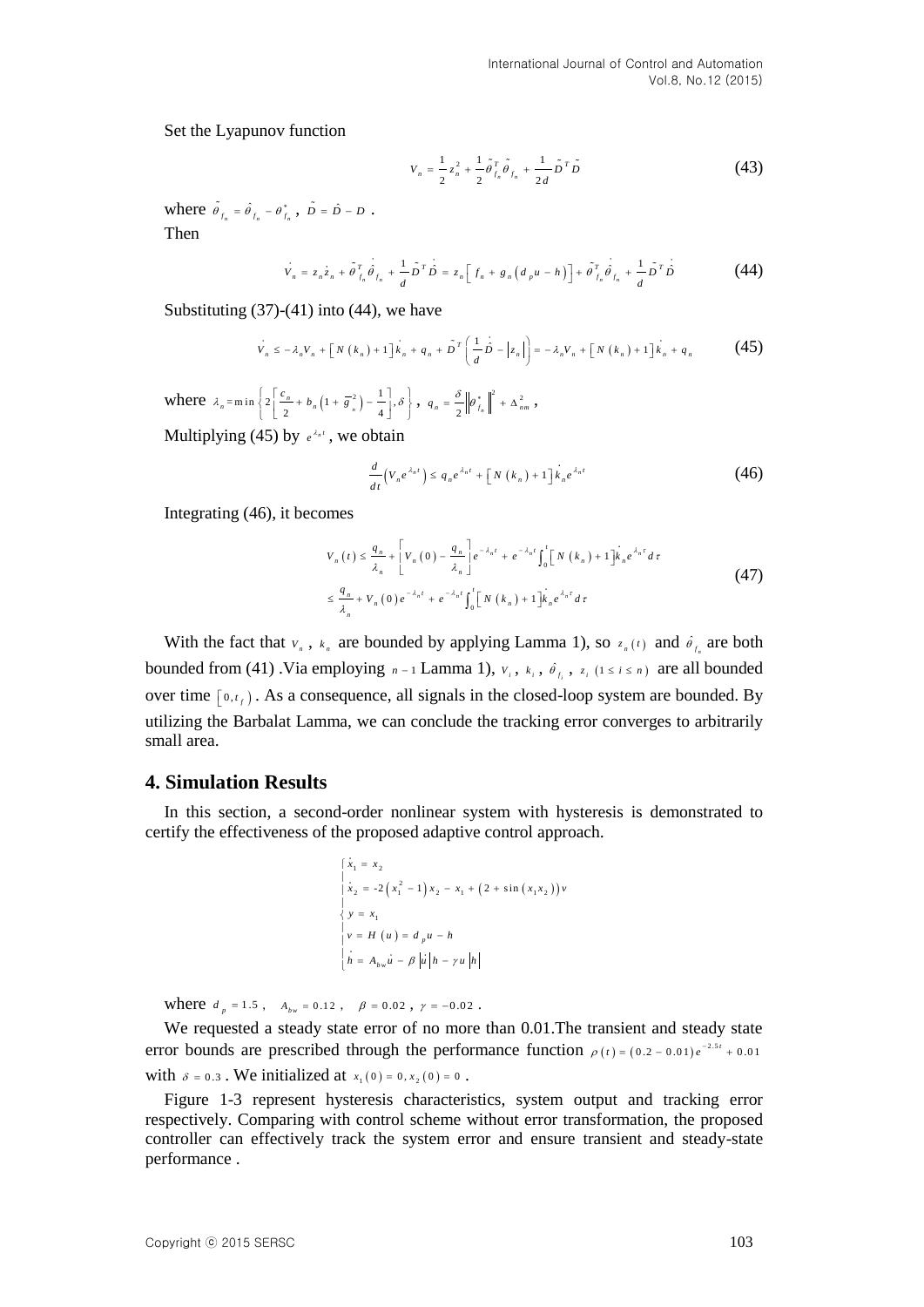

**Figure 1. System Hysteresis Characteristics**



**Figure 2. System Output. The Solid Line (-) Indicates the System Output with the Error Transformation. The Dashed Line (--) Indicates the Desired Output**



**Figure 3. Tracking Error. The Solid Line (-) Indicates the Tracking Error with the Error Transformation. The Dashed Line (--) Indicates The Tracking Error Without The Error Transformation**

# **5. Conclusion**

An adaptive backstepping controller is proposed for nonlinear systems with hysteresis and unknown control direction by utilizing error transformation. The hysteresis is described by Bouc-Wen model. Nussbaum function is employed to solve the unknown direction gains. The performance function is used to confine the error to a predefined residual set. The results indicate that all signals in the closed-loop systems are bounded. The proposed scheme can eliminate the effect of hysteresis and meanwhile guarantee the prescribed performance.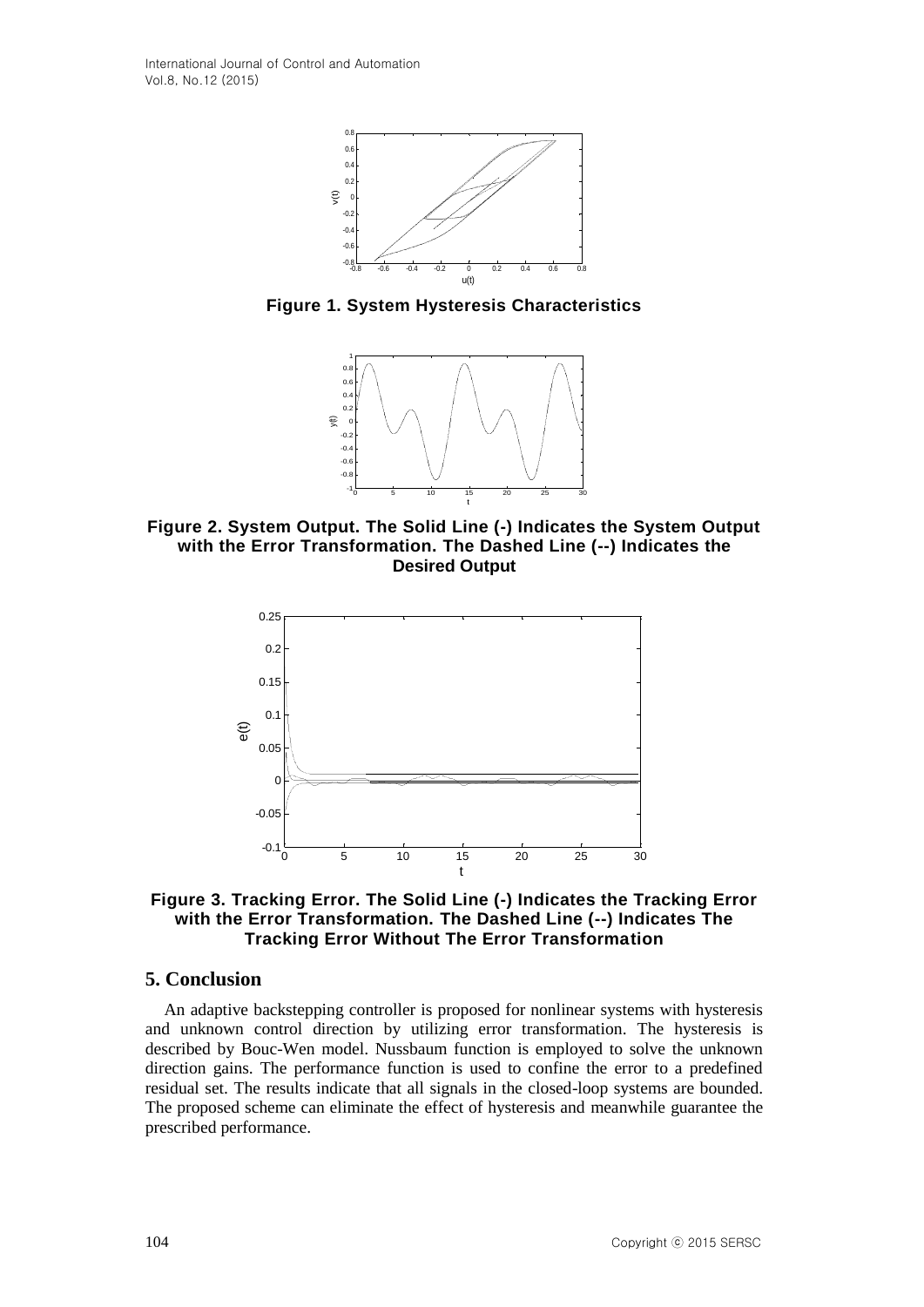# **Acknowledgments**

This work was supported in part by the National Science Foundation of China (Grant No.:61273184), the Program for Changjiang Scholars and Innovative Research Team in University (Grant No.: IRT13097) and Zhejiang Provincial Natural Science Foundation of China (Grant No.: LY15F030022).

# **References**

- [1] G. Tao and P. V. Kolotovic, "Adaptive control of plants with unknown hysteresis", IEEE Transactions on Automatic Control, vol. 40, (**1995)**, pp: 200-212.
- [2] G. Ping and M. Jouanen, "Tracking control of a piezoceramic actuator", IEEE Transactions on Control System Technology, vol. 4, **(1996)**, pp: 209-216.
- [3] G.Y. Gu, M.J. Yang and L.M. Zhu, "Real-time inverse hysteresis compensation of piezoelectric actuators with a modified Prandtl-Ishlinskii model", Review of Scientific Instruments, vol. 83, **(2012)**, pp:065106 - 065106-8.
- [4] G.V. Webb and D.C. Lagoudas, "Hysteresis modeling of SMA actuators for control application", Journal of Intelligent Material Systems and Structures, vol. 9, **(1998)**, pp: 432-448.
- [5] M. Rakotondrabe, "Bouc–Wen Modeling and inverse multiplicative structure to compensate hysteresis nonlinearity in piezoelectric actuators", IEEE Transactions on Automation Science and Engineering, vol. 8, **(2011)**, pp: 428-431.
- [6] C.Y. Su,  $\tilde{Y}$ . Stepanenko and J. Svoboda, "Robust adaptive control of a class of nonlinear systems with unknown backlash-like hysteresis", IEEE Transactions on Automatic Control, vol. 45, **(2000)**, pp: 2427- 2432.
- [7] Q. Xu and Y. Li, "Model predictive discrete-time sliding mode control of a nanopositioning piezostage without modeling hysteresis", IEEE Transactions on Control Systems Technology, vol. 20, **(2012)**, pp: 983–994.
- [8] C.Y. Su, Q.Q. Wang and X.K. Chen "Adaptive variable structure control of a class of nonlinear systems with unknown Prandtl-Ishlinskii hysteresis", IEEE Transactions on Automatic Control, vol. 50, **(2005)**, pp: 2069-2074.
- [9] I. Faycal and R. Jose. "Systems with hysteresis:analysis, identification and control using the Bouc-Wen model", England:John Wiley Press, **(2007)**.
- [10] C.P. Bechlioulis and G.A. Rovithakis, "Adaptive control with guaranteed transient and steady state tracking error bounds for strict feedback systems", Automatica, vol. 45, **(2009)**, pp: 532-538.

# **Authors**



**Xinlong Zhao** received his Ph.D. degree in Control Theory and Control Engineering from Shanghai Jiao Tong University, Shanghai, China, in 2006. Presently, he is an Associate Professor at College of Mechanical Engineering and Automation, Zhejiang Sci-Tech University, China. His research interests include intelligent control, identification and control of non-smooth nonlinear systems.



**Jiali Wang** received the B. S. degree in automation from Zhejiang Sci-Tech University, China, in 2008. Now she is studying for her M.S. degree in Control Theory and Control Engineering from Zhejiang Sci-Tech University, China. Her research interests include modeling and control of precision positioning stage.